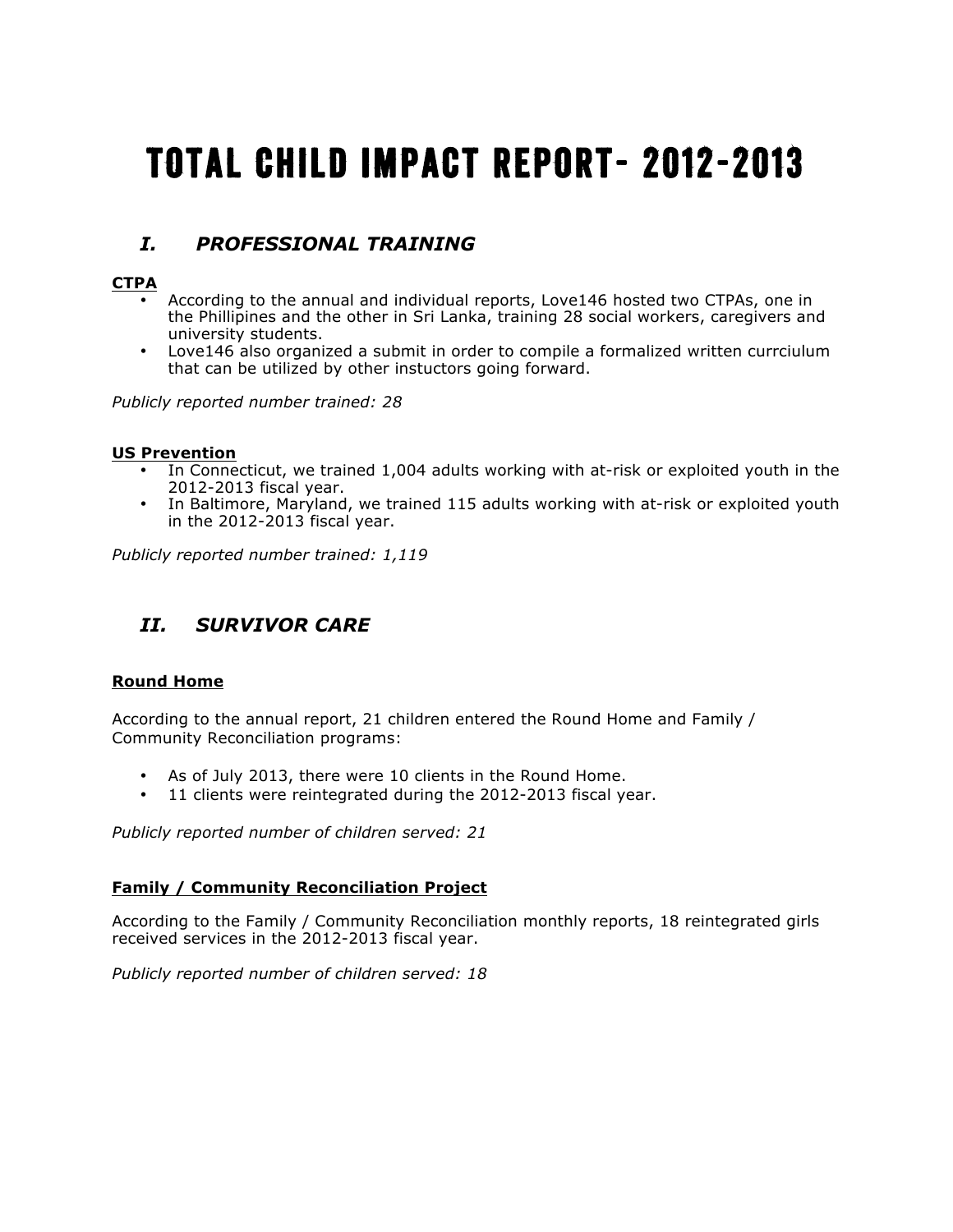# *III. EMPOWERING MOVEMENT*

# **Asia Capacity Building**

According to Glenn's list of partner organizations, in the 2012-2013 fiscal year, Love146 helped build capacity with 26 organizations, individuals, and within academia through training, mentoring, organizational development and academic support, research and financial support.

*Publicly reported number of partner organizations: 26*

## *Funded Partner Projects:*

# **1. Kone Kmeng/Cambodia**

#### What Love146 funds:

Save the Children Project – high school dorm: Love146 contributes \$6,980 (100%) Kone Kmeng core costs: Love146 contributes \$9,020 (18%)

Save the Children Project –

- According to the annual report, the high school dorm severed 16 children in the 2012-2013 fiscal year.
- According to the quarterly reports, as many as 1040 attended supplemental classes, 4 received medical treatment, 506 attended prayer meetings, 25 attended sewing training, 140 participated in agricultural training, and 36 children were provided housing (1,751 total).

# **2. Urban Light/Thailand**

According to the annual report, the Urban Light Independent Housing Project (ULIHP) served 24 boys in the 2012- 2013 fiscal year.

### **3. Butterfly Longitudinal Research/Cambodia**

According to their annual report, there are 128 research participants, youth survivors of trafficking (22 males), within 13 partner organizations.

### **4. Samabhavana/India**

In the 2012-2013 fiscal year, Samabhavana provided vocational training and/or helped to secure employment and internship opportunities for 158 boys.

### **5. CHO Safe Army/Cambodia**

- From the 2012-2013 fiscal year, CHO trained 236 policemen and military personnel.
- According the annual report, the trained soldiers/policemen educated 541 children, who were trying to cross the border to work in Thailand.